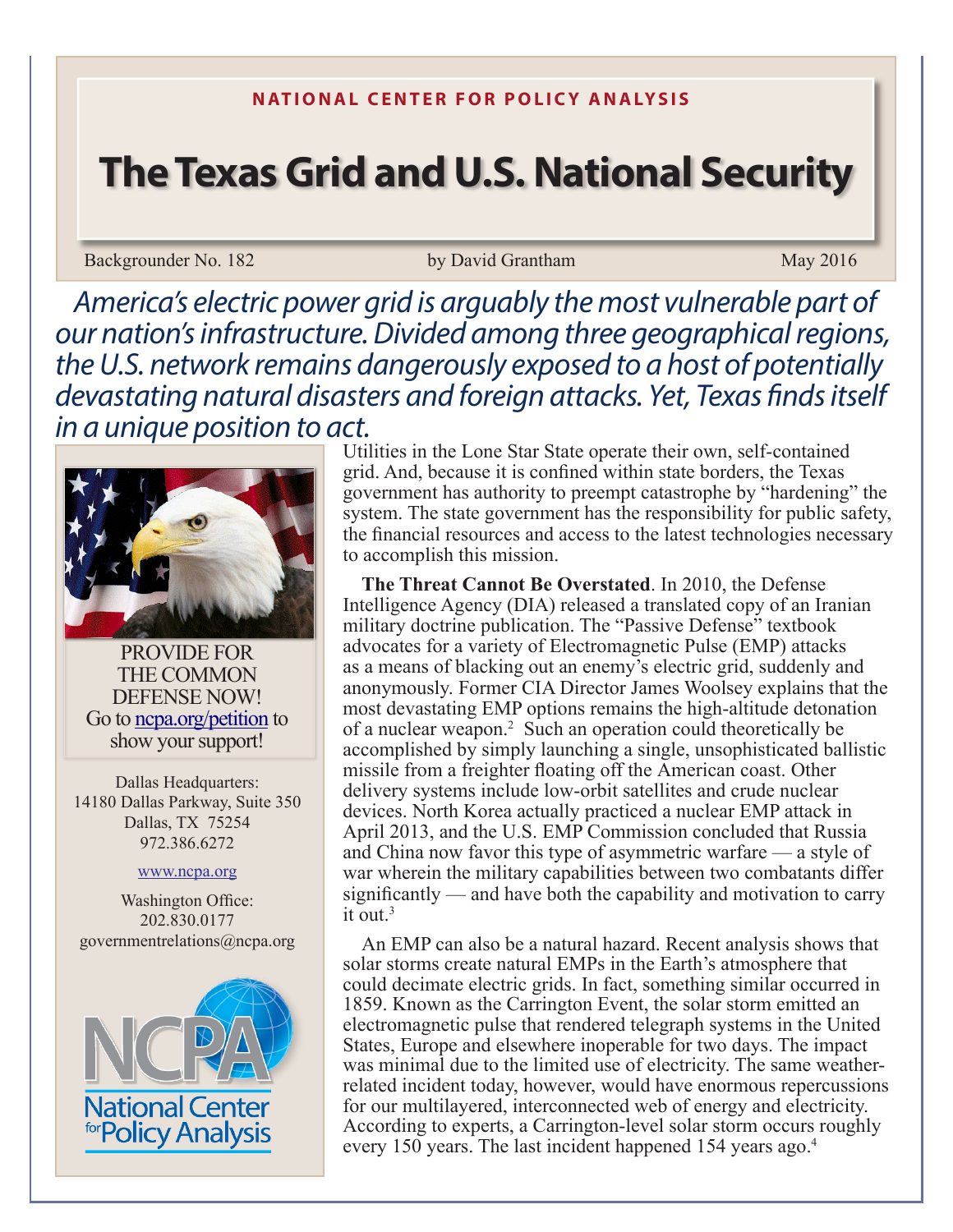# **The Texas Grid and U.S. National Security**



**The Consequences of Inaction Are Almost Unfathomable**. The Northeast blackout in 2003 left nearly 55 million residents of the United States and Canada temporarily without power. Crews traced the cause to a software error at a utility control room in Ohio and restored power after two days, for most of those affected. But the blackout disrupted transportation in many areas, cut off city water in several locations, and hampered emergency services. Experts attributed 10 deaths to the blackout, which cost more than \$10 billion.<sup>5</sup>

Remember: For many, this blackout only lasted a few days. And there was no significant damage to sensitive infrastructure. The Congressional EMP Commission argues that an EMP attack, however, would cause serious injury to important power equipment and create blackouts for at least one year. And "given the nation's current state of

unpreparedness," the detonation of a High Altitude Electromagnetic Pulse (HEMP) device would lead to the deaths of 200 million Americans from starvation, disease and anarchy.<sup>6</sup>

Even with the military's most advanced standalone microgrids and emergency recovery systems, federal installations in Texas remain reliant on the grid. An EMP attack and the subsequent, prolonged blackout has the potential to not only devastate America's military capabilities, but permanently undermine U.S. national security. Consider that Hurricane Katrina, for example, required the mobilization of police and military forces to restore order in the affected communities.<sup>7</sup> We can expect that critical military resources will likewise be diverted to humanitarian and civil stability in the case of a prolonged blackout.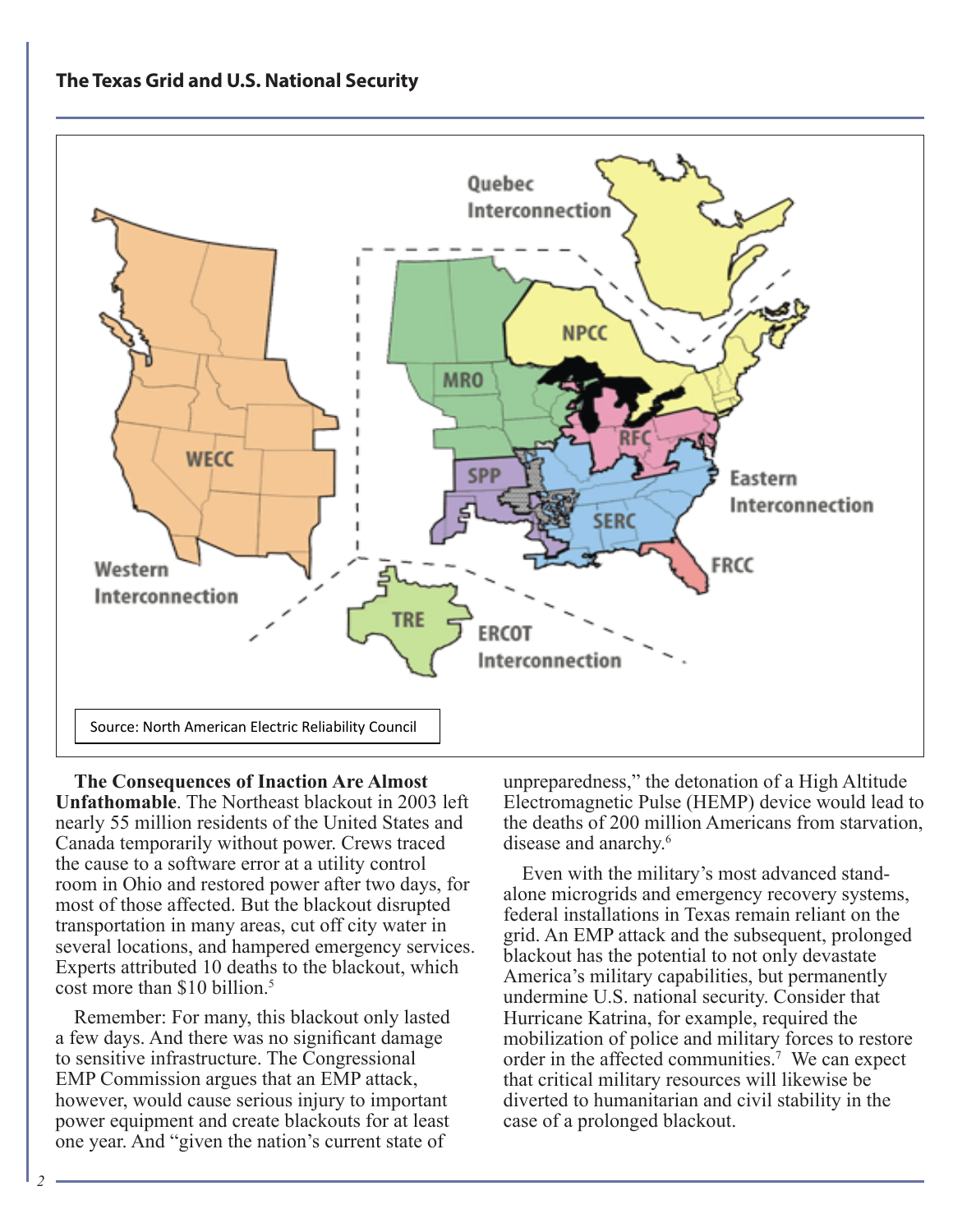

The country remains dependent on Texas for its defense readiness. In an era of seemingly unlimited global conflict, hardening the grid should be a top priority.

**The National Security Implications in Texas.**  Department of Defense personnel are spread among a multitude of career fields and stationed at 15 active-duty military installations across the state. Outside of the Northern Virginia/D.C. area, Texas has the second most active duty bases in the United States. And many of those facilities house missioncritical assets.

According to several government publications, the total number of active-duty defense department personnel stationed in the Lone Star State totals somewhere between 120,000 and 130,000.<sup>8</sup> This range is based on 2013-2014 numbers, which have likely fluctuated with the newly expanded Charles R. Darnall Army Medical Center at Fort Hood and the arrival of the 24th Air Force, Cyber Command at Lackland Air Force Base (AFB).

- Nevertheless, based on the median of those estimates (125,000), Texas hosts just over 11 percent of the military population currently stationed in the continental United States.<sup>9</sup>
- Add in civilians, reservists and National Guard members, and the total defense-related population in the state exceeds a quarter of a million people.<sup>10</sup>
- And thanks to Texas' modern airfields, efficient road systems and extensive rail transportation capabilities, the Pentagon has been able to mobilize and deploy troops with incredible speed and efficiency. In fact, since 2002, over 1 million military personnel have been sent from Texas in support of the United States' most important international conflicts.<sup>11</sup>

This tremendous defense presence also provides a boon to the state economy. Texas benefits from a roughly \$150 billion economic impact. According to the Texas Military Preparedness Commission, the economic output of military installations including jobs created and taxes generated  $-$  is second only to the manufacturing sector. The economic impact for defense-related work surpasses even the information technology sector — where Texas currently ranks second in the country, with over 485,000 cyber-related jobs.12

**Air Power in Texas.** Dyess Air Force Base (AFB) in Abilene serves the largest population of Air Force members in Texas and is home to the 7th Bomb Wing of the Global Strike Command. This invaluable unit flies the venerable  $B-1$  bomber — a mainstay in America's war on terrorism. Known for its long range, all weather, day or night use and low/ high attitude capabilities, the B-1 Lancer remains the only supersonic heavy bomber in the U.S. arsenal. Its versatility made it a favorite of Pentagon war planners in the years immediately after September 11, particularly because the aircraft can strike enemy positions in both the lawless backcountry of Afghanistan and the urban strongholds of Iraq. Indeed, the B-1 flew the most combat sorties of any long-range bomber from October 2001 to September 2012.13 The popular aircraft has now been called upon to take on the Islamic State.<sup>14</sup>

This seasoned plane remains one of the more costeffective long-range bombers in the U.S. arsenal. Compared to the B-52 and B-2, the Lancer has a greater internal payload capacity and is the cheapest of the three to fly.<sup>15</sup> The combined economy and lethality of the B-1 makes it pivotal for future conflicts. As one report noted:

"…if the United States were to find itself in conflict in Asia…shorter-range aircraft fighters stationed at bases in Japan and South Korea would be vulnerable on the ground to long-range missile strikes. But the B-1, with its longerrange and ability to carry 24 Joint Air-to-Surface Standoff Missiles (JASSMs), could operate from far-off bases and beyond the limits of advanced air defense systems."<sup>16</sup>

The B-1 can only be found in two locations: South Dakota and Texas. Exclusive dependence on two locations for the U.S. military's most effective longrange strike capability means any prolonged grid disruption would incapacitate the most popular and arguably most effective long-range bomber. In fact, a lack of available B-1s would singlehandedly and immediately undermine U.S. readiness capabilities. Deployments would grind to a halt. The temporary absence of the B-1 from strike packages  $-$  groups of different aircraft launched together for a single attack ‒‒ would severely weaken the air campaign against the Islamic State. Any long-term delay

*3*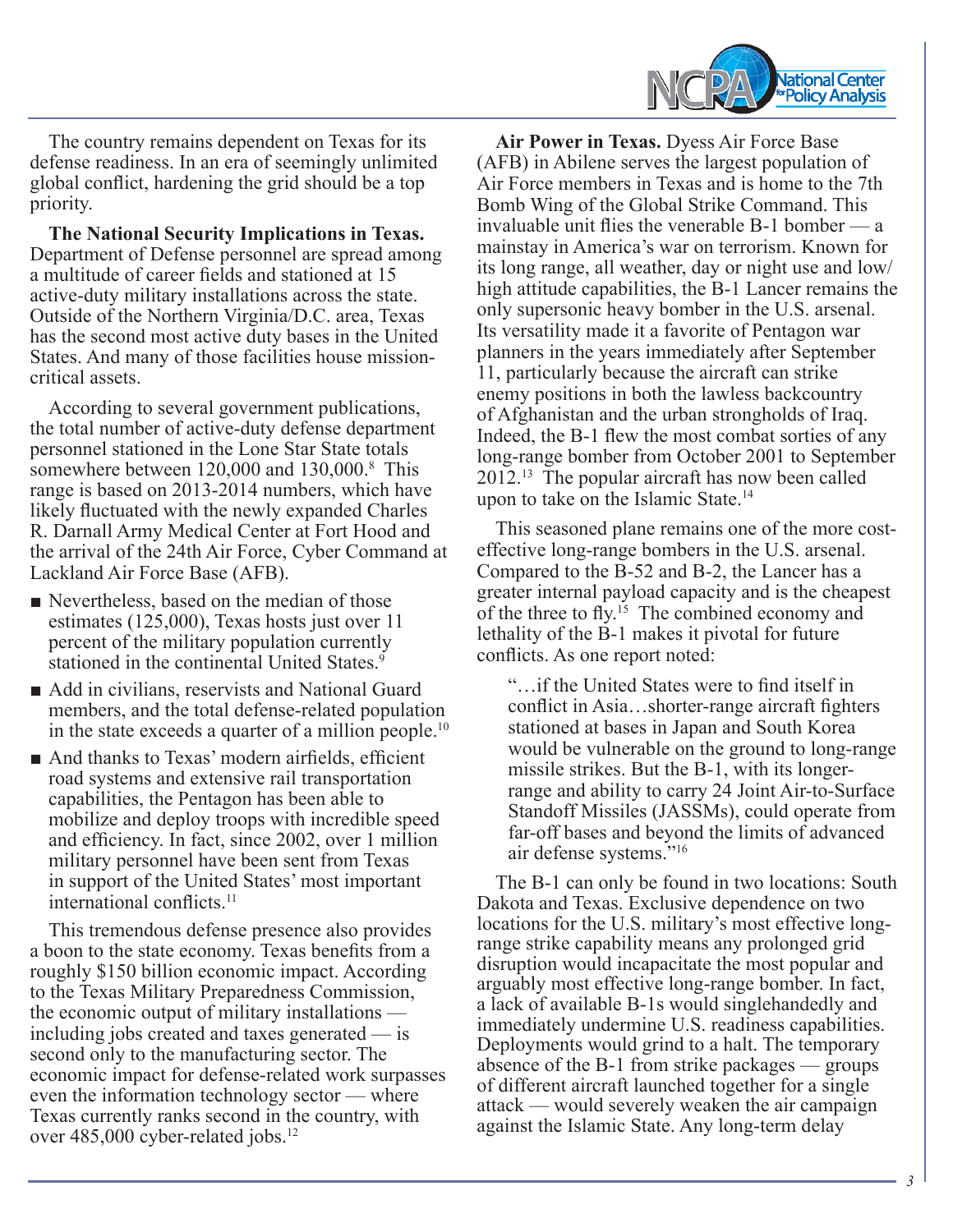would completely alter any and all ongoing and future air campaigns until those planes could be moved to another functioning location.

Dyess is also home to the 317th Airlift Group and its fleet of C-130 and C-130J heavy transport aircraft. These widely used planes have proved to be critical assets in the Global War on Terrorism, relied on for troop transport and supply delivery. They have also been frequently called on for noncombat operations, including humanitarian campaigns and disaster relief. The versatility of the C-130s make the 317th an ideal unit for domestic and regional emergency response, and it remains crucial to logistical operations during wartime.

A year-long outage in Texas would render ineffective the very planes that would likely respond to the disaster. The situation becomes increasingly more dangerous when it negates the use of that aircraft most capable and best positioned to respond.

In addition to Dyess, there are a host of other important Air Force installations, including Randolph, Sheppard and Laughlin Air Force Bases, all home to a variety of different pilot training programs for U.S. military and our allies. These do not include GoodFellow

AFB and its intelligence and firefighting school, or Ellington Field and its notable Reconnaissance Wing.

**The U.S. Army in Texas.** Two of the largest Army bases in the world are located in the Lone Star State. Fort Hood is the largest armored post in the United States, with a workforce that exceeds 70,000 people. In fact, the Army considers the base to be one of its leading "Power Projection Platforms," meaning it has the capacity to deploy one or more high priority units or to mobilize high priority reserve components rapidly and effectively. Hood has 289 deployable units and over 70,000 deployable troops, the most of any Army base in the world.

Adding in family members and retirees, and the post actually supports a population of over 385,000 people.17 That is more than the entire population of neighboring McLennan County, the home of Waco, Texas.<sup>18</sup>

It comes as no surprise then that such a massive installation has played such a crucial role in the Global War on Terrorism. In fact, the Texas Military Preparedness Commission estimates that Fort Hood has deployed and redeployed over 800,000 soldiers since 2003. And, as a result, no single active duty base has sustained more combat-related deaths in Operation Iraqi Freedom, for example, than Fort Hood.<sup>19</sup> The U.S. government's wartime dependence on this critical post persists, as the Army announced in March 2016 that 1,000 soldiers from Fort Hood would be deploying to Afghanistan in support of Operation Freedom's Sentinel.20

From the III Corps of the United States Army Forces Command — one of only three corps in the entire Army — to the vaunted 1st Cavalry Division and the 3rd Armored Cavalry Regiment, Fort Hood plays an almost irreplaceable role in America's force

projection.

The Pentagon remains intent on maintaining Hood's sustainability. The recent \$100 million wind and solar project underway at the installation aims to lessen its otherwise total dependence on the state electric grid.<sup>21</sup> But the Obama administration's primary motivation behind wind and

solar remains greenhouse-gas reduction, rather than energy security. Indeed, these solutions cannot bear the weight of Fort Hood's energy consumption. Wind power, maligned for its unreliability and low energy production, cannot maintain Fort Hood in the wake of a downed electric grid.

Aside from infrastructural needs, the post's deployable capabilities would come to a stop. The military would have to make logistical arrangements, not only to move troops to functioning bases outside the affected area, but to those locations capable of absorbing the population of the third-largest base in the U.S. military.<sup>22</sup> Transportation maneuvers, mind you, which cannot depend on the downed Texas grid. The loss of Fort Hood would singlehandedly change the course of Army operations the world over.

And Fort Hood is merely one example. The Army also has its Helicopter Repair Center at Corpus

depend on the electric grid *"Military installations for power."*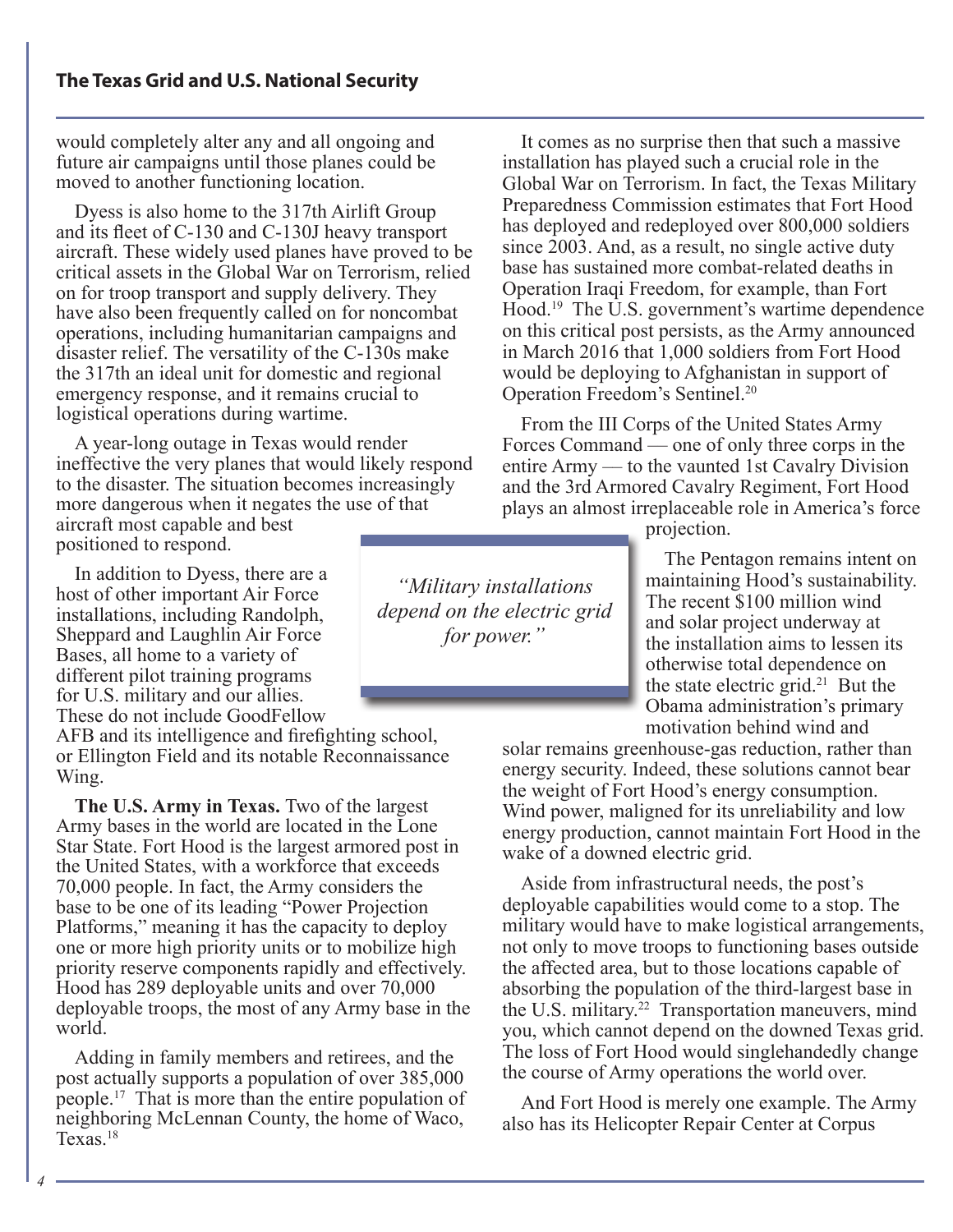

Christi Army Depot and its Mechanized Track Vehicle Repair center at the Red River Army Depot near Texarkana, Texas. Like Fort Hood, the Red River Army Depot is considered one of the Army's Power Projection Platforms; it is considered a critical Depot and Ammunition plant for military readiness.<sup>23</sup>

Although Fort Bliss, El Paso, is connected to the Western U.S. grid rather than the Texas grid, any neighboring outage would complicate transportation, training and deployment capabilities of its vaunted ground combat units.24 Bliss, like Fort Hood, remains an essential, irreplaceable post for the Army's force projections and America's defense posture.

**Naval Reserve Station, Joint Reserve Base Fort Worth**. The field of naval bases in Texas is equally

important to U.S national security. NAS Fort Worth Joint Reserve Base, for example, hosts the third largest population of any active duty bases in the state and is the largest joint reserve operation in the country.25 Between active duty, civilians and reservists, the base boasts a defense population of over 11,000 people and generates a \$2.3 billion annual

impact on the local economy and the North Central Texas region.<sup>26</sup>

Reserve bases are often overlooked as immediately vital to America's military readiness. Those unfamiliar with defense our posture often fail to recognize that these bases frequently respond to our nation's most high-profile conflicts and natural disasters. The Fort Worth JRB, in particular, faced closure by the Defense Department in 1991, presumably for this reason. And although the base escaped the chopping block, many residents of the state remain unaware of its renewed prominence in U.S. national security circles. Some even continue to refer to it as Carswell AFB; its former name until 1993.

Despite the 1990 Defense Base Realignment and Closure Act (BRAC), the base remained active, and then actually expanded. Within three years, the 301st Fighter Wing took command and the 10th Air Force of the Air Force Reserves joined them after leaving the decommissioned Bergstorm AFB in Austin, Texas. That same year, the BRAC also relocated naval assets from the Naval Air Station in Dallas and two Marine Corp reserve aviation squadrons followed.

The Navy took charge in 1993 and today the air station boasts 40 separate commands and supports training operations for every single branch of the U.S. military. From the Navy's C-40As and the Marine Corps F/A-18s to Air Force F-16s, the installation's inventory reads like a laundry list of the country's most important airpower assets.

The Texas Air National Guard also now calls the Fort Worth JRB home. The 136th Airlift Wing flies the world-renowned C-130s transport planes and

> remains the primary emergency hurricane response component for the entire Gulf Coast. As one report noted:

"The Texas-based C-130s are the only such Guard aircraft in the Gulf of Mexico region. The 136th aircraft have flown 423 storm response sorties and hauled 939 tons of supplies in the Gulf Coast

for Hurricanes Katrina and Rita in 2005 and Gustav and Ike in 2008…"27

And the Fort Worth NAS JRB is but one of three major naval bases in the state. NAS Kingsville and NAS Corpus Christi have a combined defense population of nearly 20,000. According to U.S. Census bureau numbers, this military populace not including dependents and retirees — represents almost 20 percent of the entire population of those two coastal cities combined.

An attack that disables NAS Corpus Christi, for example, would not simply degrade training missions for the seventh-largest naval base in the country and one of the premiere flight centers in the Navy. It would also disrupt operations for a base that supports most major U.S. Coast guard missions and its border security operations led by the Predator Unmanned Aerial Systems (UAS).<sup>28</sup> Moreover, six different military bases spread across Colorado,

could take down the power<br>could feature and move in *"An Electromagnetic Pulse grid for a year or more."*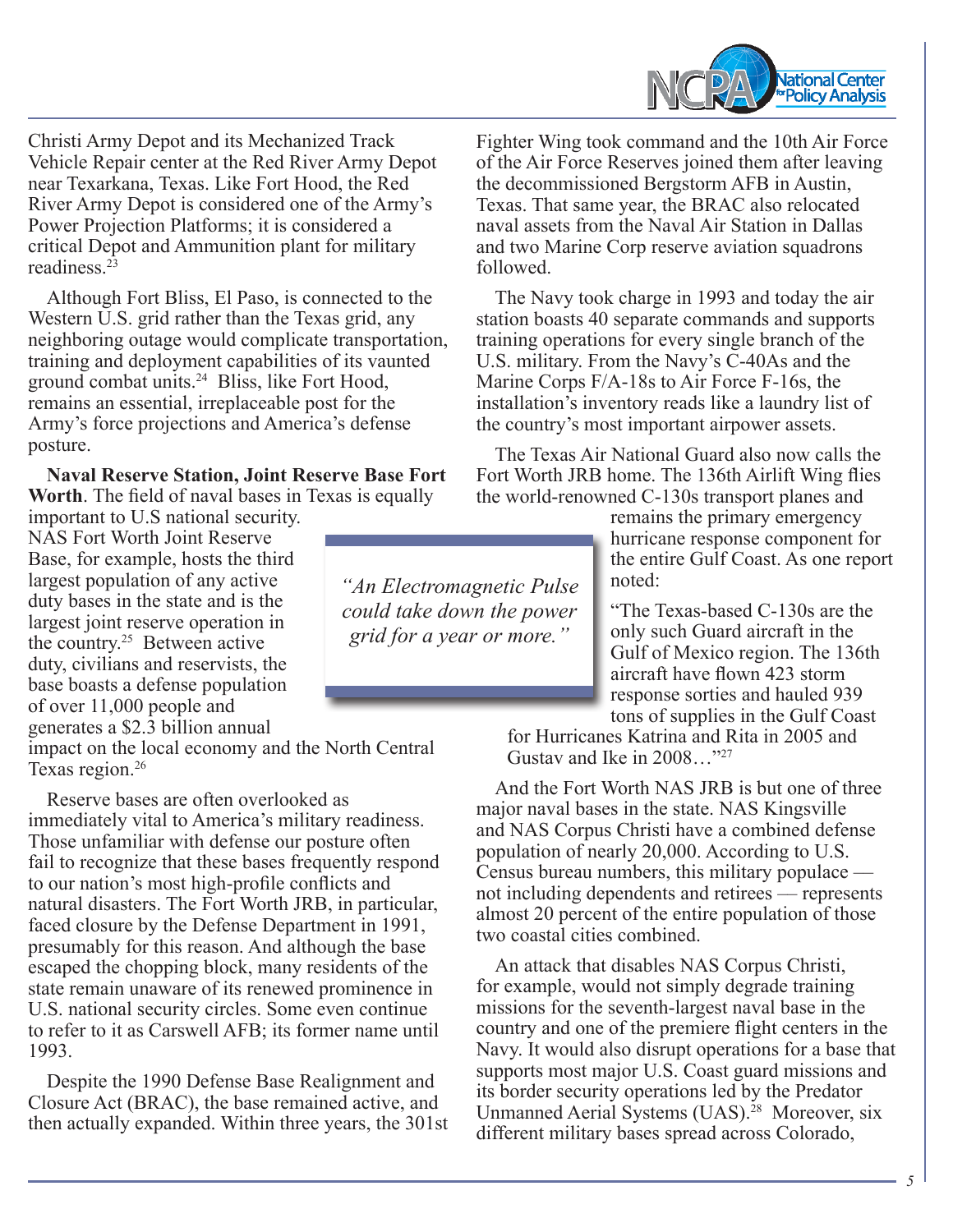Louisiana, Oklahoma and Texas all rely on the port city as a designated "Sea Port of Embarkation" meaning that its facilities are mission-critical for Army readiness.<sup>29</sup> Any long-term grid shutdown to this important gulf port and borderland crossings truly threatens national security.

**A Military Conglomerate in San Antonio**. The Alamo City boasts an enormously important combined military operation that joins Fort Sam Houston, Lackland AFB and Randolph AFB. The Joint Base San Antonio (JBSA) is a national asset for, among other things, military cyber warfare and security. As home to the Air Force's Cyber Command — under the 24th Air Force Major Command — and assets from the National Security Agency (NSA), the joint base remains one of America's fronts against relentless cyber-attacks from China, Russia and Iran.

Any longstanding electric problems to this 100,000-person installation would blind a major segment of America's national defense in the virtual world. Lack of access prevents intelligence gathering, which limits foreknowledge of global flare-ups and impending attacks. Worse still, our defense posture would be weakened to frightening levels.

**Texas Military Forces.** Texas has the nation's largest state military force at nearly  $23,000$  troops.<sup>30</sup> They represent an invaluable resource for border security, search and rescue and natural disaster response. The Pentagon also relies heavily on the Texas Guard for its global responsibilities. Since 2001, over 52,000 Texas guard troops have deployed in support of overseas missions, primarily wars in Iraq and Afghanistan. I had the privilege of serving with some of these guard troops at Camp Bucca in southern Iraq in 2006.

**America's Defense Workforce in Texas.** The Lone Star state ranks in the top three for receipt of defense contracts. The aerospace manufacturing industry in Texas is second in the nation, and 17 out of the 20 largest aerospace companies in the world have operations in the state.<sup>31</sup> The greater Dallas/Fort Worth area alone boasts nearly 20 of the nation's most prestige defense aerospace firms, including L-3 Communications, Bell Helicopter,

Raytheon, Boeing and Lockheed Martin Aeronautics Company.

It then is no stretch to say that the future of America's defense capabilities begins with Texas. Lockheed Aeronautics Fort Worth, for example, is home to the F-35 Joint Strike Fighter — the future of Air Force and Naval airpower. The company also shares a runaway with the Fort Worth JRB, making it dependent on the military installation to ensure training and flight testing. Bell Helicopter, with its 7,000 person workforce, added a \$230 million headquarters complex in Fort Worth, further increasing the Army's dependence on Texas' longevity. $32$ 

The high concentration of defense-related technological development and manufacturing means the U.S. government cannot afford for the Lone Star State to go dark. The consequences of protracted work stoppages to those major contractors in Texas goes well beyond a threat to America's rapid defense capabilities. Indeed, any outstanding disruption in the production of the military's most critical weapon systems would severely undermine long-term defense strategy. If Texas lost power, the United States would see the third-largest producer of military assets go silent. Maintenance of existing platforms, delivery of new systems and the construction of next generation technology would most likely cease. Adversaries would know that America lost future strategic and operational advantages.

**Conclusion.** America's national security depends on Texas. From rapid mobilization to next generation weapons, the Lone Star State is home to some of the nation's most vital assets. As Texas goes, so goes the country.

*David Grantham is a senior fellow with the National Center for Policy Analysis*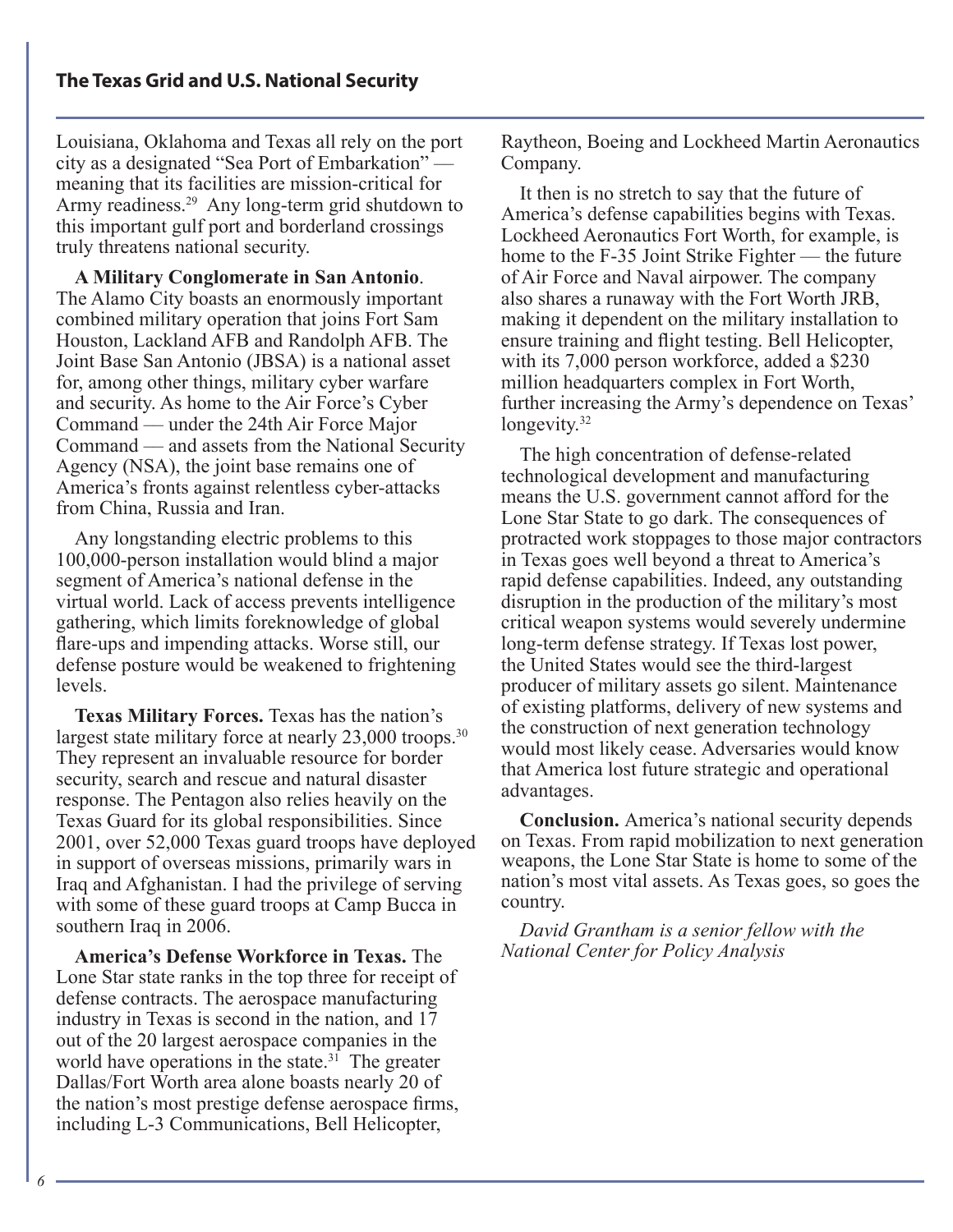

# **Notes**

1. A version of this paper was presented at the 2016 Texas Grid Security Summit, Austin, Texas, April 2016.

2. James Woolsey and Peter Pry, "A Shariah-approved Nuclear Attack," *Washington Times*, August 18, 2015.

3. James Woolsey and Peter Pry, "The Growing Threat from an EMP Attack,' *Wall Street Journal*, August 12, 2014.

4. Lloyd's, "Solar Storm Risk to the North American Electric Grid," 2013.

5. Electricity Consumers Resource Council, "The Economic Impacts of the August 2003 Blackout," February 9, 2004.

6. Peter Pry, *Apocalypse Unknown: The Struggle to Protect America from an Electromagnetic Pulse Catastrophe* (CreateSpace Independent Publishing Platform, 2013).

7. James Jay Carafano and Richard Weitz, "EMP Attacks – What the U.S. Must Do Now," Heritage Foundation, November 17, 2010.

8. "Texas Military Preparedness Commission Biennial Report, 2013-2014," Office of the Governor, page 61; "Base Structure Report – Fiscal Year 2014 Baseline," Department of Defense.

9. This calculation is based on the total number of military personnel for 2016 being 1,075,505; see "Total Military Personnel and Dependent End Strength," September 30, 2015, Defense Manpower Data Center, Office of the Secretary of Defense, U.S. Department of Defense, table.

10. Texas Military Preparedness Commission, "2014 Texas Military Value Task Force: Preparing for the Future," Office of the Governor, page 9; "Texas Military Preparedness Commission Biennial Report, 2013-2014," Office of the Governor, page 19; Interview with Keith Graf, Director, Texas Preparedness Commission, April 11, 2016.

11. Texas Military Preparedness Commission, "2014 Texas Military Value Task Force: Preparing for the Future," Office of the Governor, page 10.

12. Ibid., page 9.

13. Patrick Megahan, "In Iraq, the B-1 Bomber Proves Enduring Value," Real Clear Defense.com, August 29, 2014.

14. Dan Lamothe, "B-1B bomber gets new missiles as it continues to strike in Iraq and Syria," *Washington Post*, March 10, 2015.

15. Patrick Megahan, "In Iraq, the B-1 Bomber Proves

Enduring Value," Real Clear Defense.com, August 29, 2014; and David Axe, "Why Can't the Air Force Build an Affordable Plane," *Atlantic*, March 26, 2012.

16. Patrick Megahan, "In Iraq, the B-1 Bomber Proves Enduring Value," RealClearDefense.com, August 29, 2014.

17. "Texas Military Preparedness Commission Biennial Report, 2013-2014," Office of the Governor, pages 28-31.

18. "QuickFacts," McLennan County, Texas, July 1, 2015, United States Census Bureau.

19. Iraq Coalition Causality Count, Operation Iraqi Freedom, U.S. Fatalities by State, icasualities.org.

20. Brendan McGarry, "Army: 1,000 Fort Hood Soldiers to Deploy to Afghanistan This Spring," Military.com, March 2016.

21. Asher Price, "Fort Hood looks to renewable energy as part of larger military effort," *Austin American-Statesman*, February 7, 2016.

22. "The World's Biggest Military Bases," Armytechnology.com, September 4, 2013.

23. Eric V. Larson and John E. Peters, "Preparing the U.S. Army for Homeland Security: Concepts, Issues, and Options," Rand Corporation, 2001, Appendix I.

24. Edward Klump, "EnergyWire: In Far West Texas, solar boosts an isolated utility," El Paso Electric, July 28, 2015.

25. Texas Military Preparedness Commission Military Flyer, "Naval Air Station Fort Worth Joint Reserve Base – Fort Worth, TX," Office of the Governor.

26. Bill Hanna, "NAS Fort Worth celebrates 20th anniversary," *Fort Worth Star-Telegram*, October 6, 2014.

27. "Star Telegram: Texas Delegation Opposes Plan to Move Aircraft from Fort Worth," Office of U.S. Congresswoman Kay Granger, February 28, 2012.

28. "Texas Military Preparedness Commission Biennial Report, 2013-2014," Office of the Governor, pages 36-37.

29. Federal Highway Administration, "Coordinating Military Deployments on Roads and Highways: A Guide for State and Local Agencies," U.S. Department of Transportation.

30. Sig Christenson, "Texas Guard Faces Cloudy Future as Deployments Wind Down," *San Antonio Express News*, January 18, 2014.

31. "The Texas Aerospace & Aviation Industry," Economic Development and Tourism, Office of the Governor, page 2.

32. Ibid., page 12.